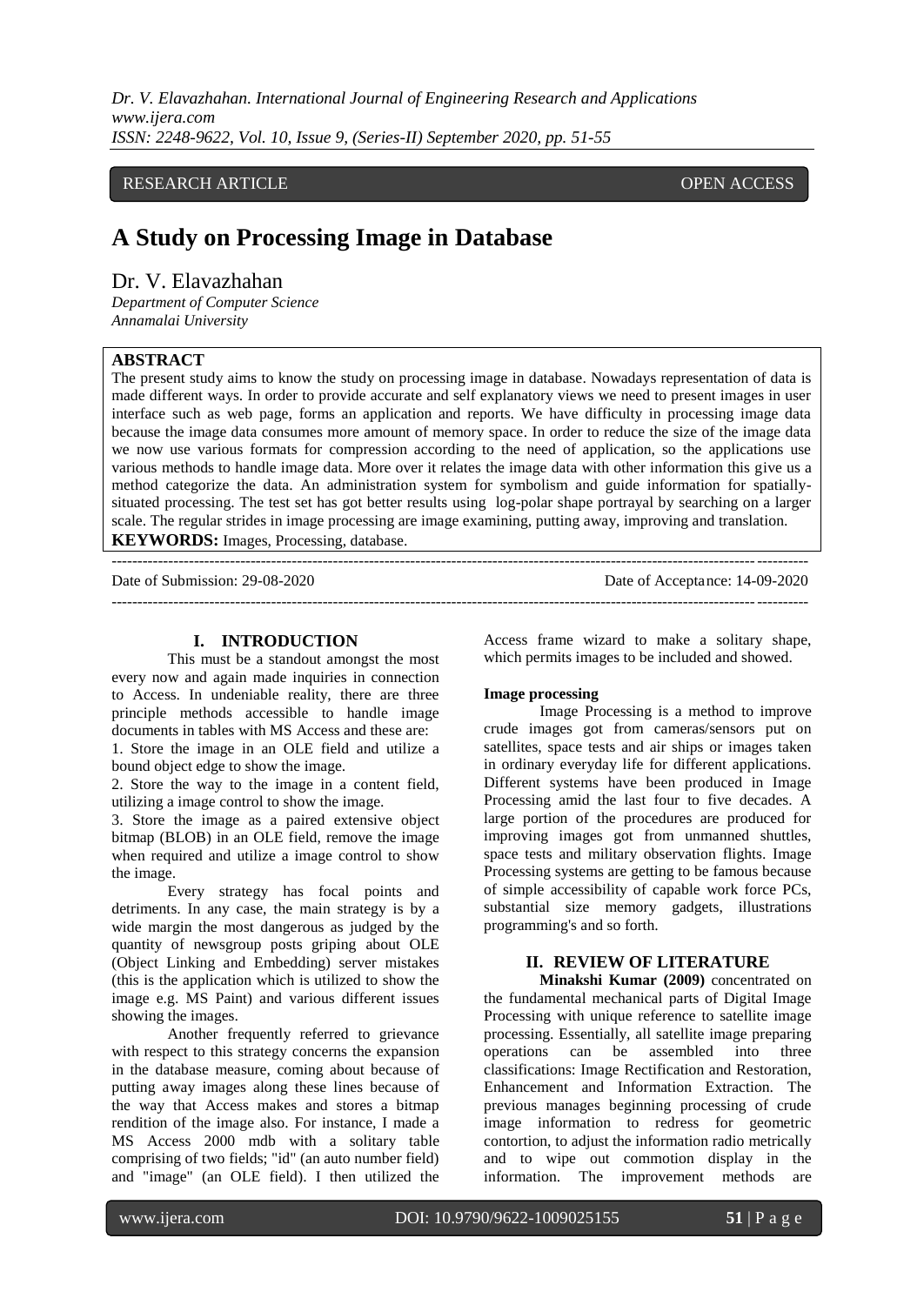connected to image information keeping in mind the end goal to viably show the information for resulting visual translation. It includes systems for expanding the visual refinement between elements in a scene. The goal of the data extraction operations is to supplant visual examination of the image information with quantitative strategies for robotizing the distinguishing proof of components in a scene. This includes the examination of multispectral image information and the utilization of measurably based choice guidelines for deciding the land cover personality of every pixel in a image. The purpose of characterization process is to arrange all pixels in an advanced image into one of a few land cover classes or subjects. This characterized information might be utilized to deliver topical maps of the land cover display in a image.

**Ashraf A. Aly (2011)** assessing the past work is a critical piece of creating division strategies for the image examination systems. The point of this article is to give a survey of advanced image division systems. The issues of advanced image division speak to incredible difficulties for PC vision. The extensive variety of the issues of PC vision may make great utilization of image division. This paper thinks about and assesses the diverse strategies for division methods. We talk about the fundamental propensity of every calculation with their applications, focal points and hindrances. This study is helpful for deciding the proper utilization of the image division techniques and for enhancing their precision and execution furthermore for the primary target, which outlining new calculations.

**Jai Prakash (2014)** image processing is a type of flag preparing in which the info is a image, for instance, a photo or video and as yield we get either a image or an arrangement of qualities comparing to the image. Image preparing can likewise be characterized as a method for transformation between the human visual system and computerized imaging gadgets. A legitimate investigation of run of the mill Image preparing systems is finished. All parts of Image preparing, their application and interrelations between them are altogether analyzed i.e., input gadgets, yield gadgets and programming, its application, the ebb and flow inquire about going on Image Processing and its need later on.

### **Processing image**

Figure 1 demonstrates a screenshot of the shape made by the wizard. The general size of the mdb was 124kb with no images. Next, I opened a 4kb gif in Internet Explorer and put the mouse over the image and chose "duplicate" from the appear menu. In the wake of opening the database shape and gluing the image into the object outline, I compacted and shut the database and rechecked the mdb document estimate, which was presently 156b. A size increment of 32kb may not sound much but rather think about the way that the first image was just 4kb furthermore consider the general increment in size while including an extensive number of images. This procedure takes minutes to set up and can be proficient without composing any code, yet it is truly just attainable in circumstances where a generally little number of images need to be stored.

| in ImageOb: Database                     |                            | $ A $ $\Box$ $ X $ |
|------------------------------------------|----------------------------|--------------------|
| <b>Crispen M. El thilmage</b>            |                            | 目回回                |
| $C0$ objects $ I $ id<br><b>M</b> Tables |                            |                    |
| image<br>a Cuerte                        |                            |                    |
| El Forms                                 | Access 2000                |                    |
| <b>All Report</b>                        |                            |                    |
| d Pages                                  | <i><b>Image Albums</b></i> |                    |
| $\blacktriangleright$ Macro              |                            |                    |
| <b>All Module</b>                        |                            |                    |
| Groups                                   |                            |                    |

**Figure 1 demonstrates a screenshot of the shape made by the wizard.**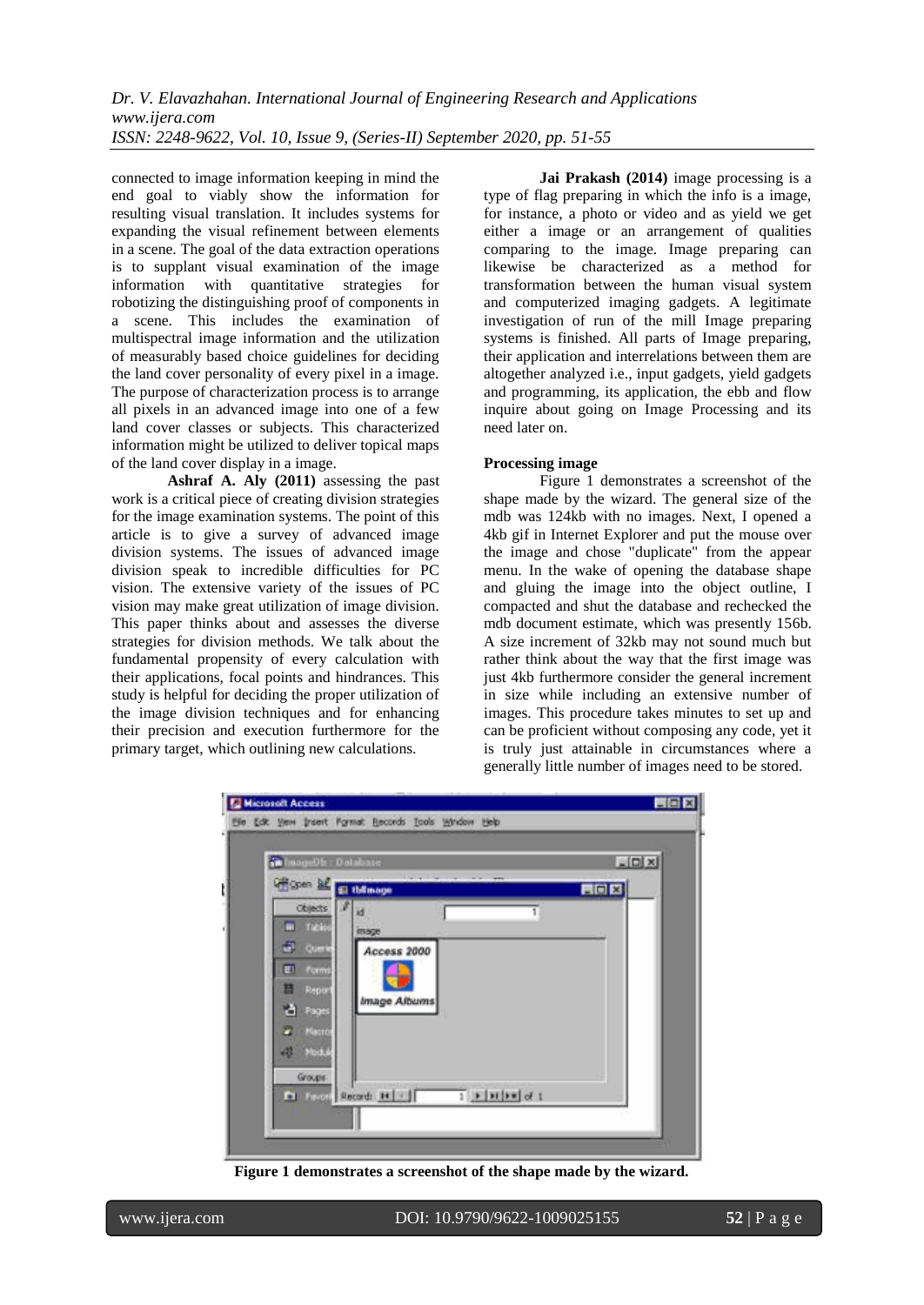The second method is for the most part viewed as the favored system and is genuinely simple to actualize. The way to the image is put away in a content field and the image is shown utilizing a standard image control. Every one of that must be done is to set the image control's "photo" property to the way that we put away, which can be accomplished utilizing VBA. This strategy keeps the database size to a base, expanding the general execution of the application.

To make this system more easy to understand I would suggest that the "document open" discourse (see "Promote Help" beneath for more subtle elements) be utilized to permit the client to peruse to a image instead of relentlessly entering the way. One disservice of utilizing this procedure becomes visible when utilizing ceaseless structures

as a part of Access. Shockingly when we set the image control's "photo" property to the way that we put away on a nonstop shape it gets to be clear that we can't recognize every individual image control and we find that a similar image is shown for every record.

The most straightforward route around this is to utilize single structures just and to redesign the image control's "photo" property when perusing to the following/past image (you could utilize the frame's "Form Current" occasion to achieve this see the posting in Figure 2). Another hindrance with this method is that the images can't be watchword ensured in circumstances where they should be put away safely as the images are not put away inside the database file.



**Figure 2 Utilization of the frame's "Form \_ Current"**

The last method can be dubious to set up however has the benefit of putting away images inside the database, implying that secret word assurance is conceivable furthermore dodges the bloat connected with the primary procedure, as the images are put away mirroring their actual size. For this method I would again prescribe utilizing the "document open" exchange, permitting the client to peruse to a image. We can utilize either DAO or ADO (in Access 2000 or 2002) to snatch the image record and read it into the OLE field in lumps.

To show the image we need to concentrate it from the database to a brief document and like the second method, utilize a image control to show it by setting the control's "photo" property to the way of the transitory record. When we are done with the brief document we can utilize the VBA "slaughter"

summon to erase it. Lamentably, as with the second system, a similar issue with Access ceaseless structures exists.

In the event that showing the images utilizing single structures is not sufficient you could set aside the opportunity to make a tweaked shape to show more than one individual image, albeit lamentably this undertaking is made ungainly by the way that Access does not bolster control exhibits. Furthermore, this system likewise brings about a minimal overhead when contrasted with the second, as the image documents first must be removed from the database before we can see them.

On a last note, of the three systems talked about, I want to utilize the last procedure as the images are perfectly put away inside the database record and we don't need to endure the bloat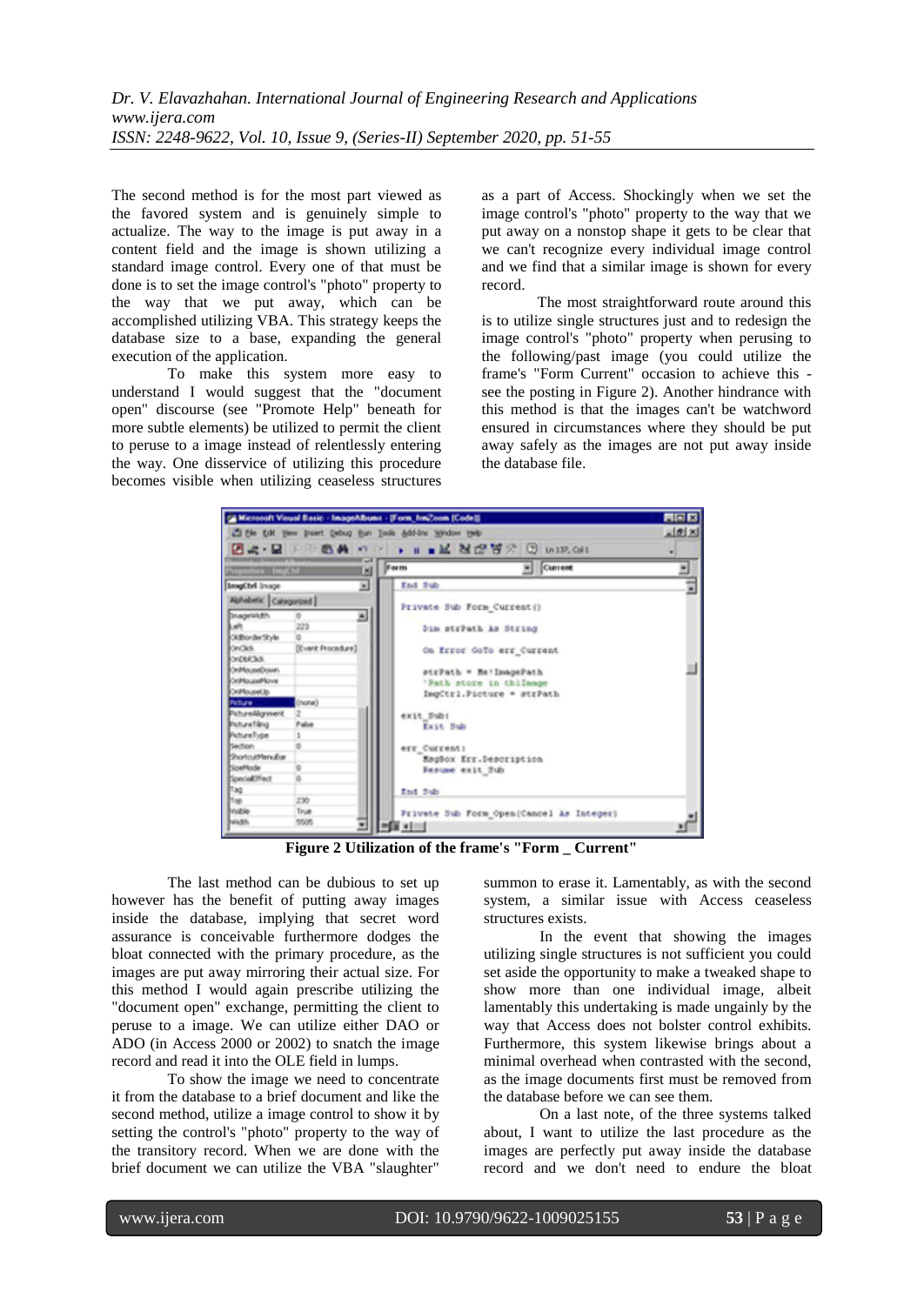connected with the first. For a working case of putting away images as twofold vast object bitmaps (BLOB) in an OLE field, please don't hesitate to download and assess my Access Image Albums application.

A free case of putting away records along these lines utilizing DAO with perceptible source code can be found by downloading the get Binary compress document, an Access 97 document that can likewise be changed over to Access 2000 or 2002 relying upon which rendition you are running. All connections for the sources, downloads and encourage can be found underneath.

#### **Module Description**

#### **1. Insert Images into database**

This module is utilized to choose image from source index and allocate to image box. The client in the wake of survey the image they can confirm and transfer into database. This module was executed utilizing open exchange box which is has a place with Microsoft windows basic control library. Utilizing open discourse box the client can find the image away gadget. For review the chose image, the image control is utilized.

### **2. Save Image into database**

This module is utilized to spare the image into database, client in the wake of reviewing the image they select spare choice for putting away. For putting away the image, this module to handle database utilized ADO idea. After put away the images into database, it show up on window.

#### **3. Delete Image from database**

This module to expel images from database, the principle window to rundown all put away images alongside one check box, the check choice is marked erase. The client need erase any images from rundown, first to choose check box proper images lastly to click erase catch.

#### **4. Clear alternative.**

This module is accustomed to invigorating the image list, if do any operation like embed and erase the presence of image rundown does not change. So the client must choose clear alternative the image rundown is invigorated.

## **System ANALYSIS**

## **Possibility concentrate on**

Preparatory examination look at venture possibility, the probability the system will be helpful to the association. The fundamental goal of the possibility study is to test the Technical, Operational and Economical attainability for including new modules and investigating old running system. All system is achievable in the event that they are boundless assets and interminable time. There are angles in the achievability think about bit of the preparatory examination:

- Technical Feasibility
- Operational Feasibility
- **Economical Feasibility**

#### **Specialized Feasibility**

Specialized Feasibility fixates on the current PC system equipment, programming, and so forth and to some degree how it can bolster the proposed expansion. This includes money related contemplations to oblige specialized upgrades. Specialized support is additionally an explanation behind the accomplishment of the venture. The procedures required for the system ought to be accessible and it must be sensible to utilize. Specialized Feasibility is mostly worried with the investigation of capacity, execution, and limitations that may influence the capacity to accomplish the system. By directing a proficient specialized practicality we have to guarantee that the venture attempts to tackle the current issue region.

Since the venture is planned with VB Front end and SQL Server 2000 as Back end, it is anything but difficult to introduce in every one of the systems wherever required. It is more proficient, simple and easy to understand to comprehend by nearly everybody. Immense measure of information can be taken care of effectively utilizing SQL Server as back end. Consequently this venture has great specialized practicality

### **Operational Feasibility**

Individuals are naturally moment to change and PCs have been known to encourage change. A gauge ought to be made to how solid a response the client staff is probably going to have towards the improvement of the automated system. The staff is acclimated to mechanized systems. These sorts of systems are turning out to be more regular step by step for assessment of the product engineers. Thus, this system is operationally plausible. As this system is actually, financially and operationally possible, this system is judged plausible.

### **Economical Feasibility**

The part of interface configuration is to accommodate the distinctions that win among the product specialist's outline display, the composed system meet the end client prerequisite with conservative path at insignificant cost inside the moderate cost by empowering a greater amount of proposed system. Financial attainability is worried with contrasting the advancement cost and the salary/advantage got from the created system. In this